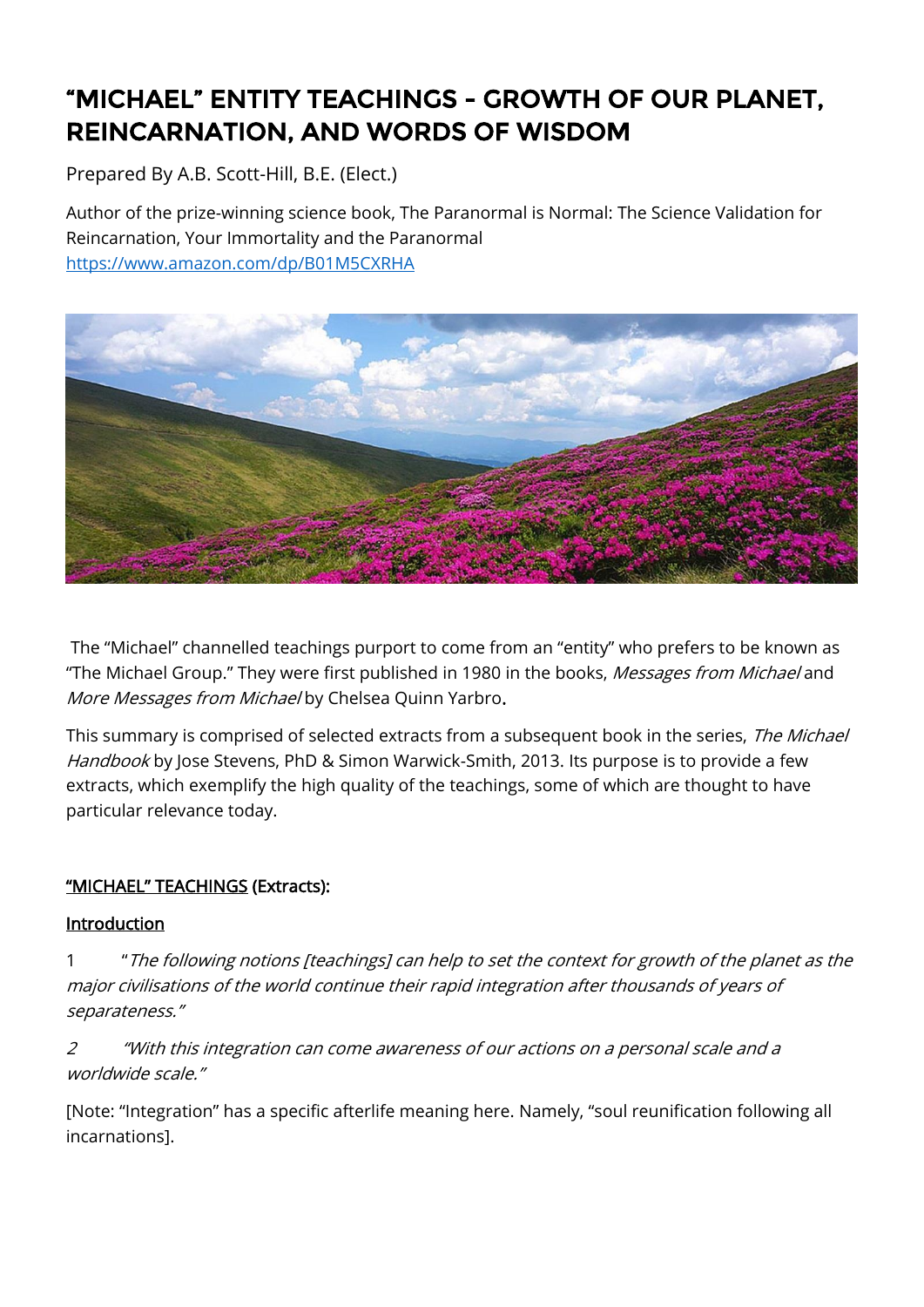### Our Goal

3 "The overall goal is for each fragment [i.e. personalities we exhibit at each reincarnation]; to experience all that life has to offer, and to progress towards wholeness, integration and balance. The model for this is self-acceptance and acceptance of others."

[Note: the concept of "*wholeness"*, that we are all One, is substantiated even at a physical level since mitochondrial DNA shows we are all derived from a traceable common single heritage.]

### Reincarnation

4 "For example, one concept of reincarnation: means that we cannot exhaust the world's supply of oxygen nor contaminate the oceans without coming back to experience the consequences; nor can we deplete the world forests and animal populations".

5 "We will live with our decisions."

[Note: It is not widely known that reincarnations always proceed forward in time. Thus, we are continually given a later opportunity to correct past mistakes and thereby progress.]

"The nations of the world do not generally recognize these concepts. ……. It takes a wider perception than the present soul age of the world to understand this."

### Growth

6 "You can't stop your own growth. You can't even stop other's growth."

7 "What", is already decided. "When", is the only issue. All possibilities are available through your use of when. That is why time is such a valuable illusion."

[Note: This may be difficult to understand without some knowledge of quantum physics. Quantum physics scholars, will recognize that the first phrase commencing with "All possibilities…", refers to a major quantum physics characteristic, i.e., that we actually create our own reality, albeit unconsciously at each instant, by making a choice between all possible alternatives. Thus, while on earth, since we experience "time", we have the choice to determine, "when". Regarding the phrase beginning "That is why…" refers to another oddity of quantum physics. This is that "time" does not exist at all for subatomic particles and for the environmental reality in which subatomic particles exist (time forms no part in quantum mechanics equations). This timeless insubstantial nonphysical-realm is also considered to be our *normal* afterlife environment, as covered in depth in my book. The timeless aspect also means that we are all immortal, and without time, no decay is possible in an afterlife. Therefore, the "illusion" referred to is naturally what the channelled entity "Michael" perceives as our unusual experience on earth of "time", compared with what "he" (the Michael entity), normally experiences. Interestingly, many sages and ancient teachings have regarded one's afterlife as timeless, even before quantum physics was discovered. Thus, these channelled teachings are supported by hard science.]

[Note: "Illusions" and "distortions" are concepts found in many esoteric teachings. These words describe earthly experiences such as the "illusion of time" as well as "pain", "fear", "hate", "sickness", "decay", "death", etc., experiences generally not experienced in the afterlife. As such, when encountered in esoteric literature, they can serve as useful flags suggesting validation/authenticity of the teachings.]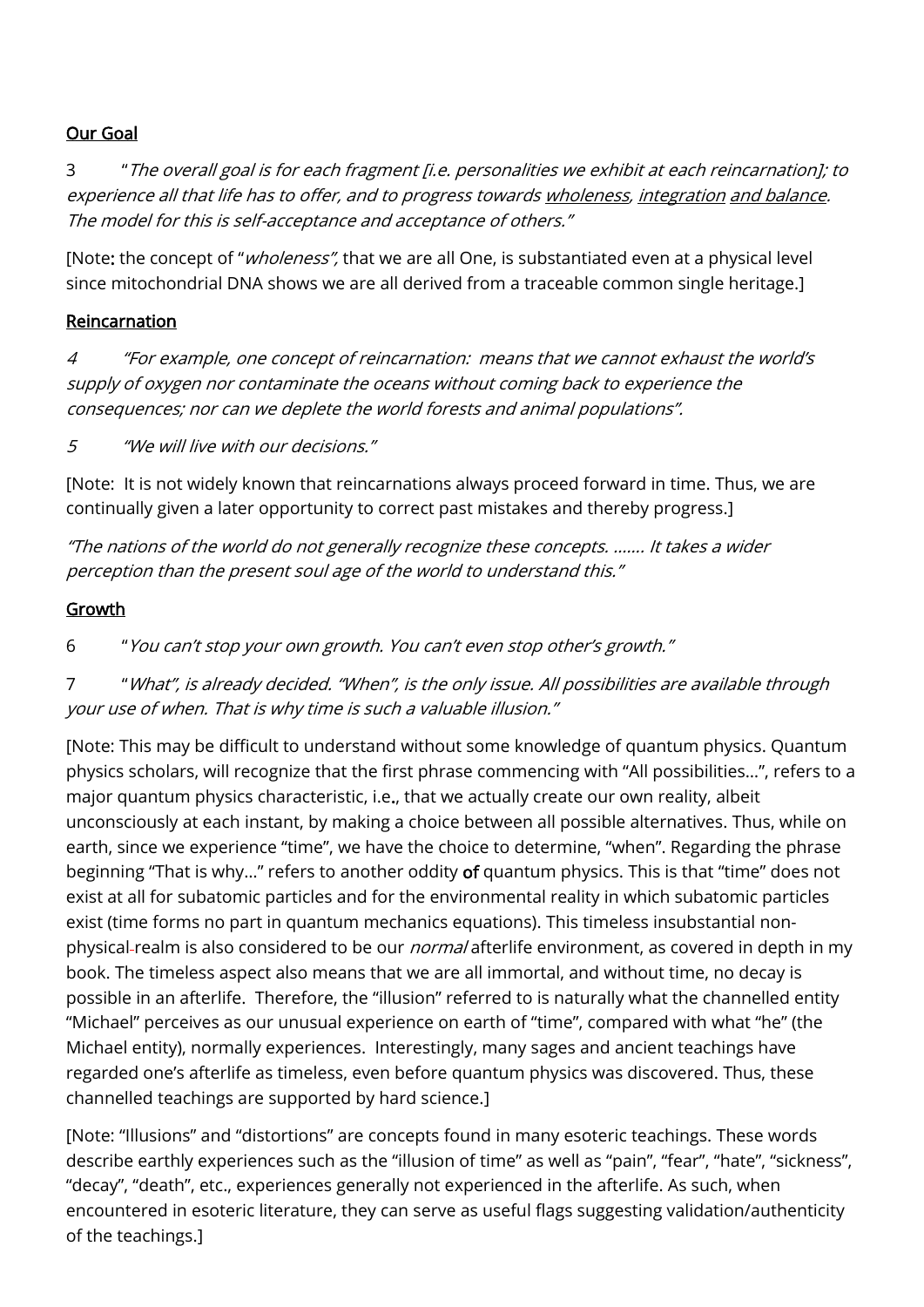## **Truth**

8 "The truth does not need to be defended. It survives any attack."

9 "Truth is always more compassionate than ingratiation. No-one ever stopped growing from hearing the truth."

10 "People always put a value on truth. If it comes free, they will find it to be worthless or priceless depending on whether they are on a spiritual path."

## **Relationships**

11 "All relationships are really only you, and your attitude towards the other person."

[Note: Since we are all "One", in a sense we are, rather absurdly, arguing with ourselves.]

12 If you are defending yourself, you are defending false personality.

[i.e. Note: Since we choose differing personalities for ourselves just prior to each reincarnation, this teaching rightly points out our personalities are really just a façade or "overleaves" as the Michael entity calls the chosen characteristics of an earthly personality].

## Commentary (by Bruce Scott-Hill)

Some readers may, as I do, feel a synergy between some events currently occurring on earth and some issues raised by the Michael entity. Refer to statements re "growth of the planet", "rapid integration after thousands of years of separateness", collective and individual "progress towards wholeness, integration and balance". In addition; the whole of the teachings on "Truth", which seems particularly relevant to the current "post-truth" environment most evident in 21<sup>st</sup> century America today, so that there and elsewhere people are now having to put their own value on "truth."

These are a few selections within *The Michael Handbook* which particularly resonated with me. As a scientifically oriented afterlife researcher, I think it's likely that they are fundamental truths. A number of the teachings also correlate with the Rev. Michael Cock's book, Afterlife Teaching from Stephen the Martyr and many other high-quality books of esoteric literature.

Note: The following are corresponding references to the Michael teachings above. The page numbers refer to those in the Rev. Michael Cock's St Stephen's book, Afterlife Teachings from Stephen the Martyr.

(3) The concept that "... we must experience all that life has to offer" (i.e. everything) - Page 40

- (1) (3) Separateness/wholeness/[oneness] Page31, 43
- (7) Illusions/[Distortions] Page 11 (8), (9), (10) Truth Page 27
- (3) fragments/Differing reincarnation personalities Page 89

If readers are impressed with these teachings, there are many such "Michael" books available on Amazon and elsewhere.